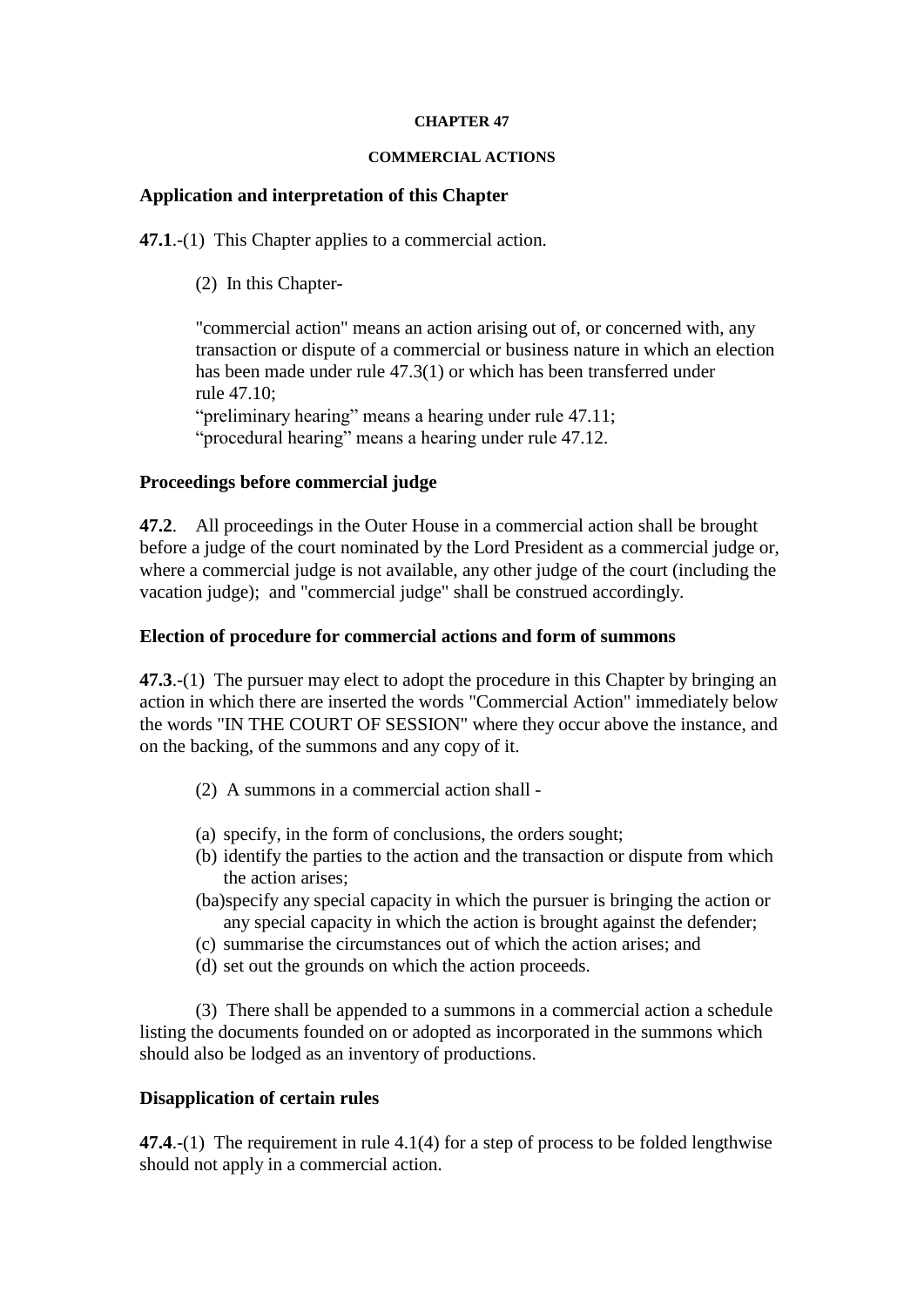(2) An open record shall not be made up in, and Chapter 22 (making up and closing records) shall not apply to, a commercial action unless otherwise ordered by the court.

(3) The following rules shall not apply to a commercial action:-

rule 6.2 (fixing and allocation of diets in Outer House), rule 25.1(3) (form of counterclaim), rule 25.2(1) (authority for diligence etc. on counterclaims ), rule 36.3 (lodging productions).

### **Procedure in commercial actions**

**47.5**. Subject to the provisions of this Chapter, the procedure in a commercial action shall be such as the commercial judge shall order or direct.

### **Defences**

**47.6**.-(1) Defences in a commercial action shall be in the form of answers to the summons with any additional statement of facts or legal grounds on which it is intended to rely.

(2) There shall be appended to the defences in a commercial action a schedule listing the documents founded on or adopted as incorporated in the defences which should also be lodged as an inventory of productions.

#### **Counterclaims and third party notices**

**47.7**.-(1) A party seeking to lodge a counterclaim or to serve a third party notice shall apply by motion to do so.

(2) The commercial judge shall, on a motion to lodge a counterclaim or to serve a third party notice, make such order and give such directions as he thinks fit with regard to-

- (a) the time within which a counterclaim may be lodged or a third party notice served and any answers lodged;
- (b) where the motion is made before the preliminary hearing, a date for the preliminary hearing if it is to be a date other than the date referred to in rule 47.8(2); and
- (c) any application for a warrant to use any form of diligence which would have been permitted under rule 14A.2 (application for interim diligence) had the warrant been sought in a summons in a separate action.

(3) Paragraphs (2) and (3) of rule 47.3 shall apply to the form of a counterclaim as they apply to the form of a summons.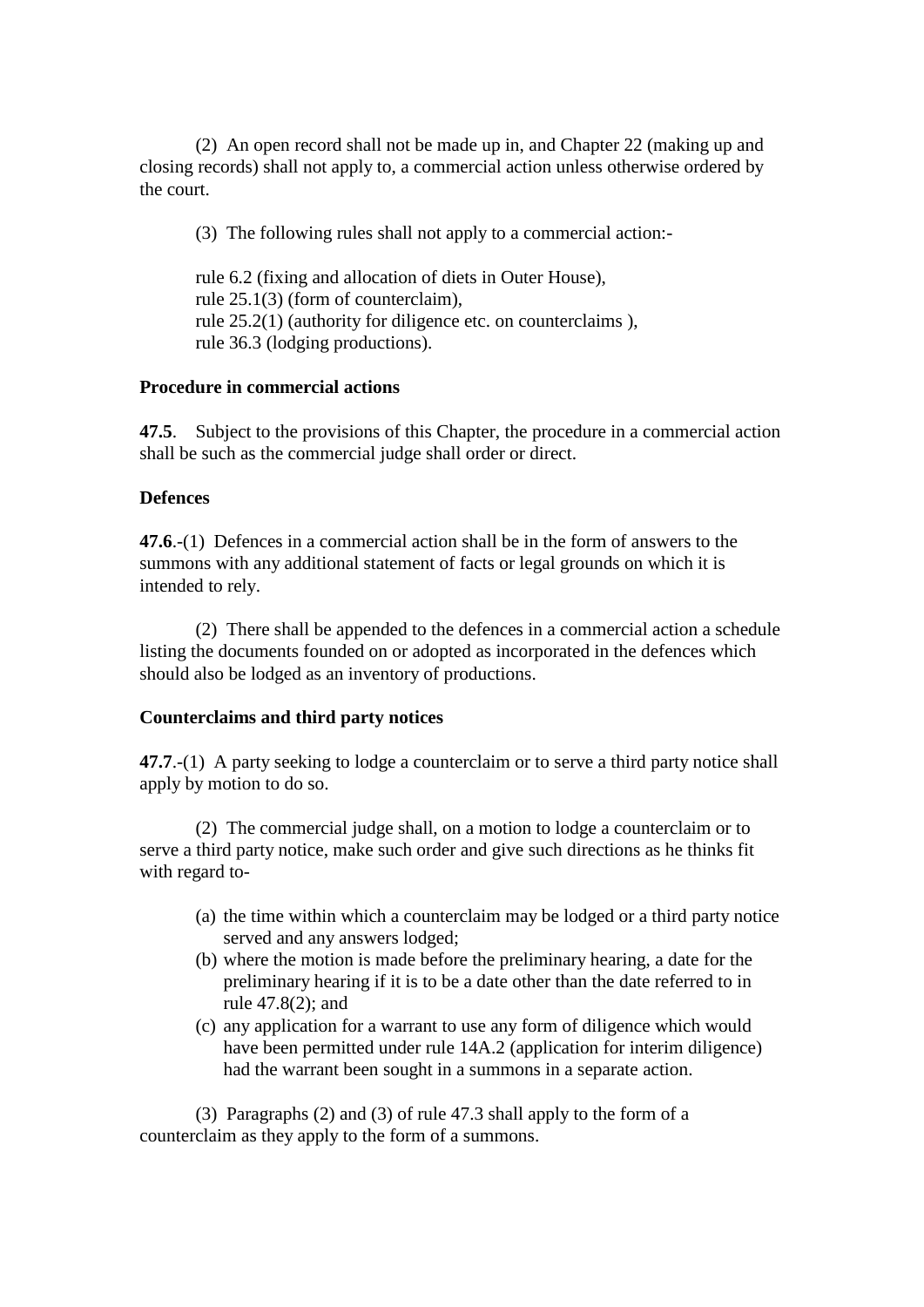### **Commercial Roll**

**47.8**.-(1) All proceedings in an action in which an election has been made under rule 47.3(1) or which has been transferred under rule 47.10 shall, in the Outer House, be heard and determined on the Commercial Roll on such dates and at such times as shall be fixed by the commercial judge.

(2) A commercial action shall call on the Commercial Roll for a preliminary hearing within 14 days after defences have been lodged.

(3) The appearance of a commercial action on the Commercial Roll for a hearing on a specified date shall not affect the right of any party to apply by motion at any time under these Rules.

## **Withdrawal of action from Commercial Roll**

**47.9**.-(1) At any time before or at the preliminary hearing, the commercial judge shall-

- (a) on the motion of a party, withdraw a commercial action from the procedure in this Chapter and appoint it to proceed as an ordinary action where, having regard to
	- (i) the likely need for detailed pleadings to enable justice to be done between the parties,
	- (ii) the length of time required for prepartion of the action, or
	- (iii) any other relevant circumstances,

he is satisfied that the speedy and efficient determination of the action would not be served by the cause being dealt with as a commercial action; and

(b) on the motion of a party with the consent of all other parties, withdraw a commercial action from the Commercial Roll and appoint it to proceed as an ordinary action.

(1A) At any time before or at the preliminary hearing the commercial judge may, on the motion of a party, if he is satisfied that the action is not a commercial action, withdraw it from the Commercial Roll and appoint it to proceed as an ordinary action.

(2) If a motion to withdraw a commercial action from the Commercial Roll made before or renewed at a preliminary hearing is refused, no subsequent motion to withdraw the action from the Commercial Roll shall be considered except on special cause shown.

(3) At any time the commercial judge may, at his own instance, after hearing the parties to the action, if he is satisfied that it is not appropriate for the action to remain on the Commercial Roll, withdraw it from the Commercial Roll and appoint it to proceed as an ordinary action.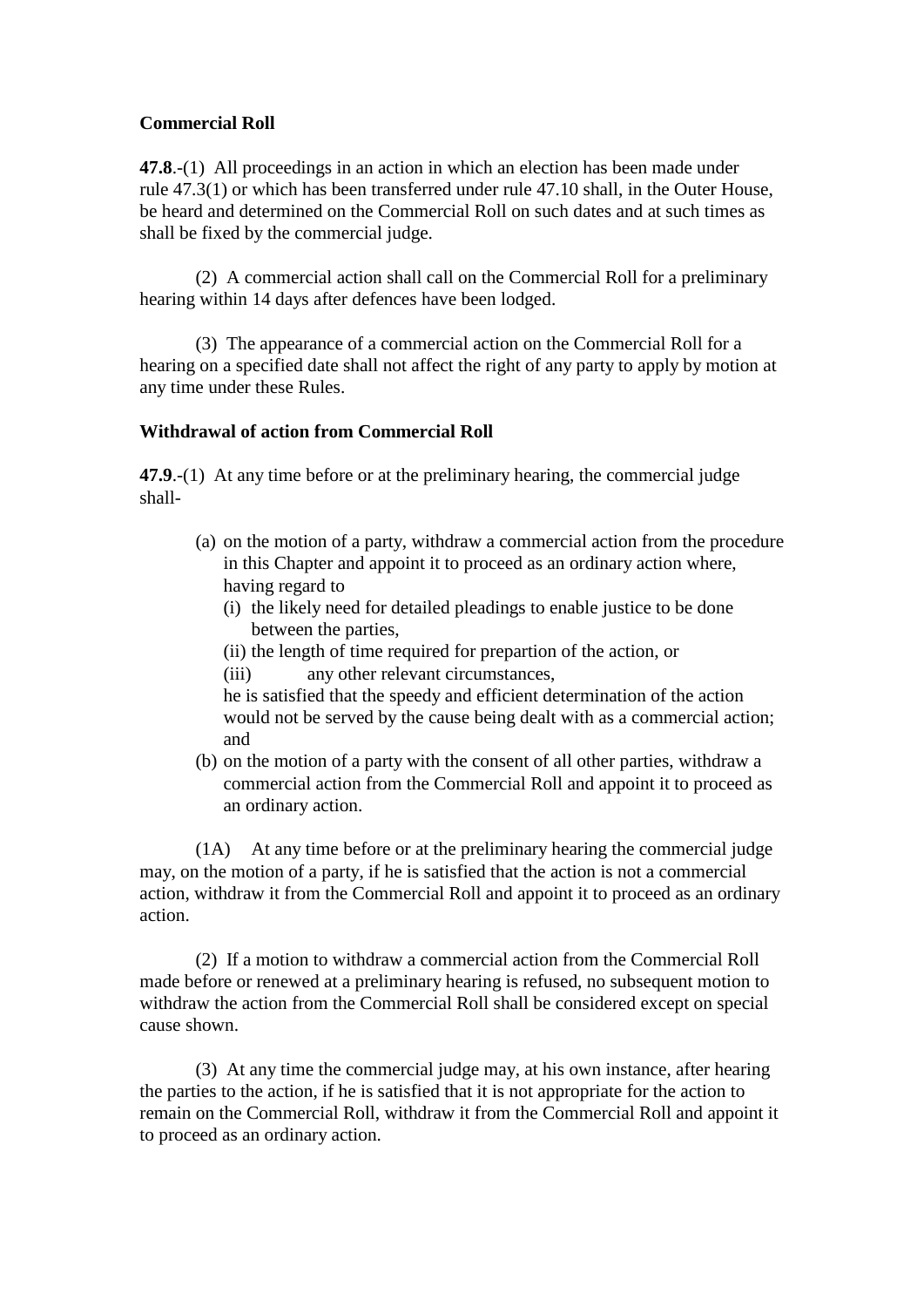### **Transfer of action to Commercial Roll**

**47.10**.-(1) In an action within the meaning of rule 47.1(2) (definition of commercial action) in which the pursuer has not made an election under rule 47.3(1), any party may apply by motion at any time to have the action appointed to be a commercial action on the Commercial Roll.

(2) A motion enrolled under paragraph (1) shall be heard by a commercial judge on such a date and at such a time as the Keeper of the Rolls shall fix in consultation with the commercial judge.

(3) Where an interlocutor is pronounced under paragraph (1) appointing an action to be a commercial action on the Commercial Roll, the action shall immediately proceed to a preliminary hearing.

### **Preliminary hearing**

**47.11**.-(1) Unless a commercial action is withdrawn under rule 47.9 from the Commercial Roll then, at the preliminary hearing of a commercial action in which an election has been made under rule 47.3(1), the commercial judge-

- (a) shall determine whether and to what extent and in what manner further specification of the claim and defences should be provided;
- (b) may make an order in respect of any of the following matters:-
	- (i) detailed written pleadings to be made by a party either generally or restricted to particular issues;
	- (ii) a statement of facts to be made by one or more parties either generally or restricted to particular issues;
	- (iii) the allowing of an amendment by a party to his pleadings;
	- (iv)disclosure of the identity of witnesses and the existence and nature of documents relating to the action or authority to recover documents either generally or specifically;
	- (v) documents constituting, evidencing or relating to the subject-matter of the action or any invoices, correspondence or similar documents relating to it to be lodged in process within a specified period;
	- (vi)each party to lodge in process, and sent to every other party, a list of witnesses;
	- (vii) reports of skilled persons or witness statements to be lodged in process;
	- (viii) affidavits concerned with any of the issues in the action to be lodged in process; and
	- (ix)the action to proceed to a hearing without any further preliminary procedure either in relation to the whole or any particular aspect of the action;
- (c) may fix the period within which any such order shall be complied with;
- (d) may continue the preliminary hearing to a date to be appointed by him; and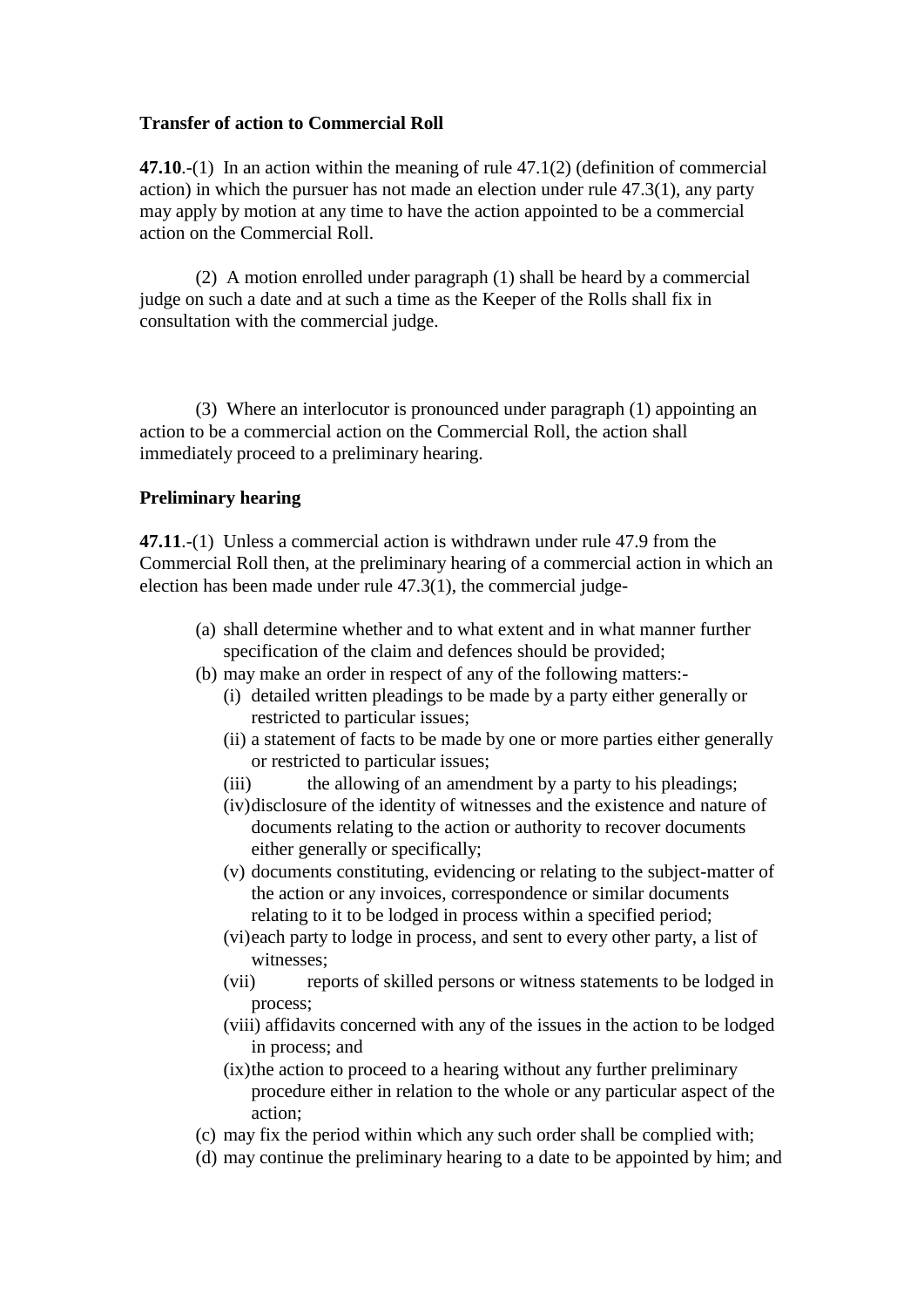(e) may make such other order as he thinks fit for the speedy determination of the action.

(2) Where the commercial judge makes an order under paragraph  $(1)(b)(i)$  or (ii) or (c), he may ordain the pursuer to-

- (a) make up a record; and
- (b) lodge that record in process within such period as the commercial judge thinks fit.

(3) At the conclusion of the preliminary hearing, the court shall, unless it has made an order under paragraph  $(1)(b)(ix)$  (order to proceed without a further hearing), fix a date for a procedural hearing to determine further procedure.

(4) The date fixed under paragraph (3) for a procedural hearing may be extended on cause shown by application to the court, by motion, not less than two days prior to the date fixed for the procedural hearing.

### **Procedural hearing**

**47.12** – (1) Not less than 3 days, or such other period as may be prescribed by the commercial judge at the preliminary hearing, before the date fixed under rule 47.11(3) for the procedural hearing, each party shall –

- (a) lodge a written statement of his proposals for further procedure which shall state-
	- (i) whether he seeks to have the commercial action appointed to debate or to have the action sent to proof on the whole or any part of it;
	- (ii) what the issues are which he considers should be sent to debate or proof; and
	- (iii) the estimated duration of any debate or proof;
- (b) where it is sought to have the action appointed to proof, lodge a list of the witnesses he proposes to cite or call to give evidence, identifying the matters to which each witness will speak;
- (c) where it is sought to have the action appointed to proof, lodge the reports of any skilled persons;
- (d) where it is sought to have the action appointed to debate, lodge a note of argument consisting of concise numbered paragraphs stating the legal propositions on which it is proposed to submit that any preliminary plea should be sustained or repelled with reference to the principal authorities and statutory provisions to be founded on; and
- (e) send a copy of any such written statement, lists, reports or note of argument, as the case may be, to every other party.
- (2) At the procedural hearing, the commercial judge –
- (a) shall determine whether the commercial action should be appointed to debate or sent to proof on the whole or any part of the action;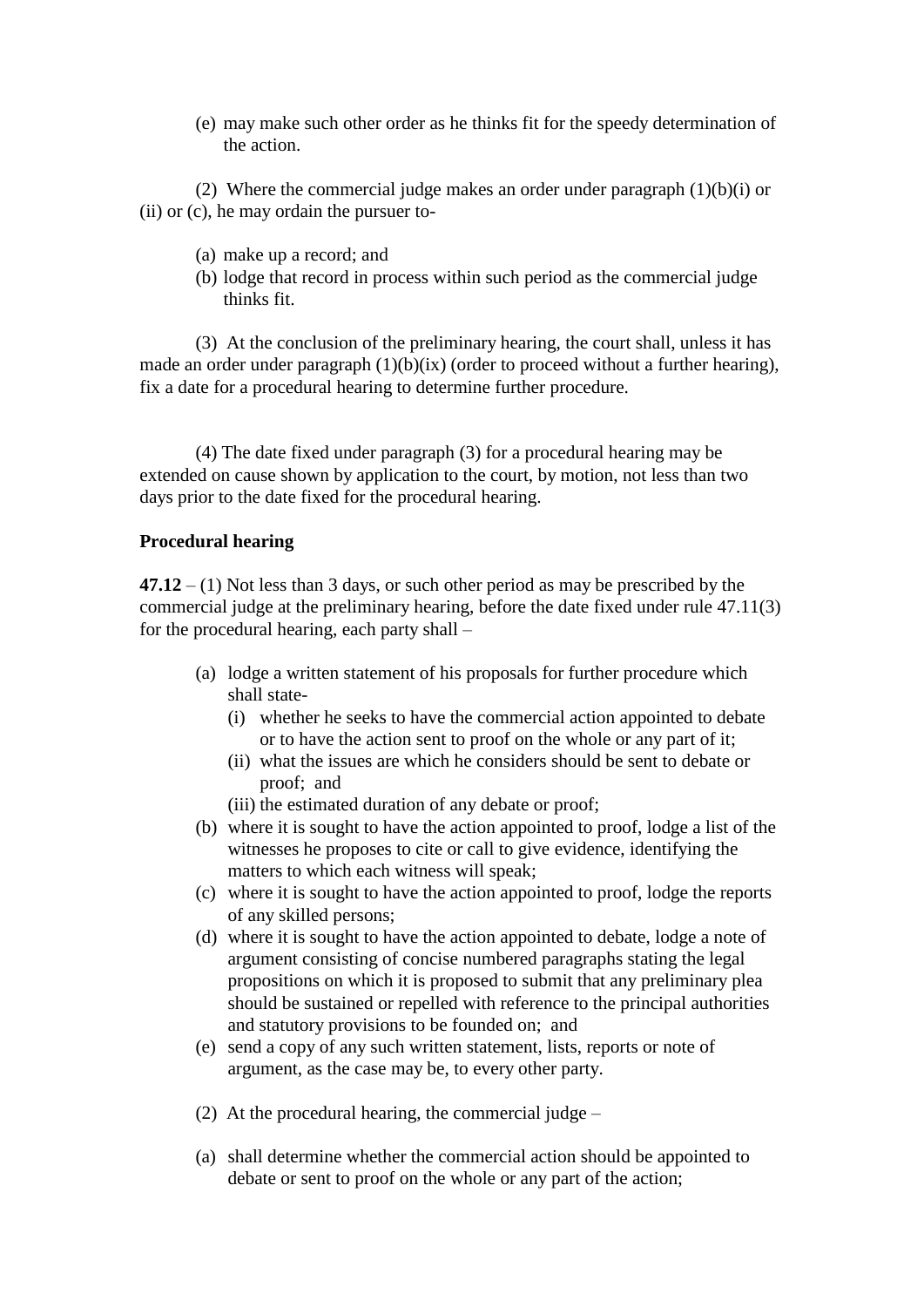- (b) where the action is appointed to debate or sent to proof, may order that written arguments on any question of law should be submitted;
- (c) where the action is sent to proof, may determine whether evidence at the proof should be by oral evidence, the production of documents or affidavits on any issue;
- (d) where the action is sent to proof, may direct that parties serve on one another and lodge in process signed witness statements or affidavits from each witness whose evidence they intend to adduce, setting out in full the evidence which it is intended to take from that witness, and fix a timetable for the service (whether by exchange or otherwise) and lodging of such statements or affidavits as may be thought necessary;
- (e) may direct that such witness statements or affidavits shall stand as evidence in chief if the witness concerned, subject to such further questioning in chief as the court may allow;
- (f) may determine, in the light of any witness statements, affidavits or reports produced, that proof is unnecessary on any issue;
- (g) where the action is sent to proof, may appoint parties to be heard By Order at a date prior to the proof diet;
- (h) may direct that skilled persons should meet with a view to reaching agreement and identifying areas of disagreement, and may order them thereafter to produce a joint note, to be lodged in process by one of the parties, identifying areas of agreement and disagreement, and the basis of any disagreement;
- (i) without prejudice to Chapter 12 (assessors), may appoint an expert to examine, on behalf of the court, any reports of skilled persons or other evidence submitted and to report to the court within such period as the commercial judge may specify;
- (j) where the action is sent to proof, may make an order fixing the time allowed for the examination and cross-examination of witnesses;
- (k) may, on the motion of a party, direct the cause to be determined on the basis of written submissions, or such other material, without any oral hearing;
- (l) may continue the procedural hearing to a date to be appointed by him;
- (m) may make an order for parties to produce a joint bundle of productions arranged in chronological order or such other order as will assist in the efficient conduct of the proof;
- (n) may order and fix a date for a further procedural hearing or fix a date for the hearing of any debate or proof; and
- (o) may make such other order as he thinks fit.

# **Debates**

**47.13**. Chapter 28 (procedure roll) shall apply to a debate ordered in commercial action under rule 47.12(2)(a) as it applies to a cause appointed to the Procedure Roll. **Pre-proof By Order**

**47.13A**. Not less that 2 days prior to any hearing appointed under rule  $47.12(2)(g)$ parties shall lodge in process an estimated timetable for the conduct of proof together with a note of any issues which are to be addressed prior to the proof.